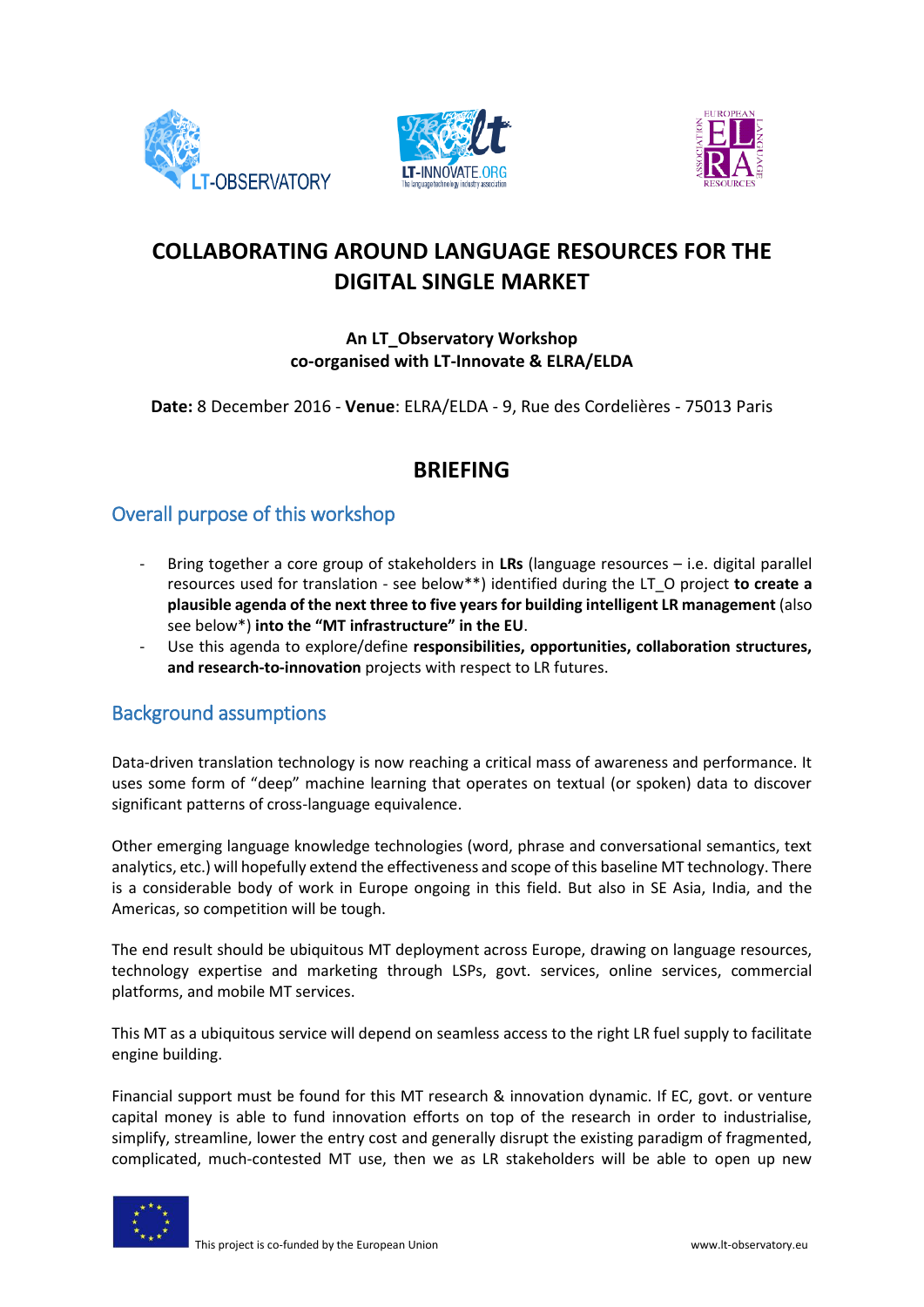opportunities for MT deployment. This is especially true for "language-resourcing" the digital single market in Europe.

Additional *new* technologies that might emerge in the R&I galaxy are:

- Self-learning MT systems, ("cognitive MT"?)
- Real-time translation using ready-made engines (previously constructed using existing LRs)
- Spoken-language MT systems with added *affective computing* (understanding and representation of emotional dimensions of human discourse across different languages),
- Automated speech-to-text captioning of videos etc.
- Dedicated "vertical" MT systems focused on domains/industries, use cases and text types.
- LR search engines (virtual assistants) that could automatically search for (and eventually create) appropriate LRs (e.g. a search for LRs that include lots of interrogative forms, or vehicle parts lists, or names of diseases or other definable categories for specific translation tasks).

(\***"LR management"** here means: identifying, evaluating, improving or creating, and making easily available appropriate LRs for end-user needs across all relevant EU language pairs at lowest cost and maximum quality. Ideally by automating (some of) the supply pipeline)

(\*\***LRs** = parallel language corpora, comparable language corpora, terminology and related knowledge bases, and monolingual language corpora in textual form. This criterion could eventually be extended to other modalities such as spoken language, and include support for language understanding using computer understanding of images, sounds and video sequences in certain situations).

## Key issues & questions to be covered in the workshop

#### **1. Building effective relations between the EC's CEF.AT programme and the commercial MT user community for access to existing and new LRs**

- What if LR access/quality became the criterion for choosing an MT supplier?
- Who has carried out a convincing needs analysis of the community of MT users? If so how are needs for LRs expressed?
- Should the community be trying to "educate" end users as to the validity, benefit and operational feasibility of using MT?
- Will ELRC (European Language Resource Coordination) be able to share discovered or new LRs with the commercial community in general? If so under which legal/financial/technical conditions?
- Will ELRC be able to apply LT\_0's criteria for "operational usability"\*\*\* in LRs?
- Does the EU research community have sufficient vision, resources and momentum to address the linguistic challenge of building an LR hub for **24 to 50 EU languages within 5 years** to build on this MT R&D momentum at least for the EU marketplace? Can the CEF and HORIZON 2020 programmes help deliver on this promise?

#### 2. **Expanding and accelerating LR discovery/creation in Europe**

- How can **Open Data in Europe** be harnessed to aid the production of new, relevant LRs?
- Which **research focus** will be most needed to boost innovation in tomorrow's LR management?
- What kind of **pipeline** can best streamline the innovation step? Classic EC projects, or some new vehicle? Could there be a LR marketplace focused on MT requirements?